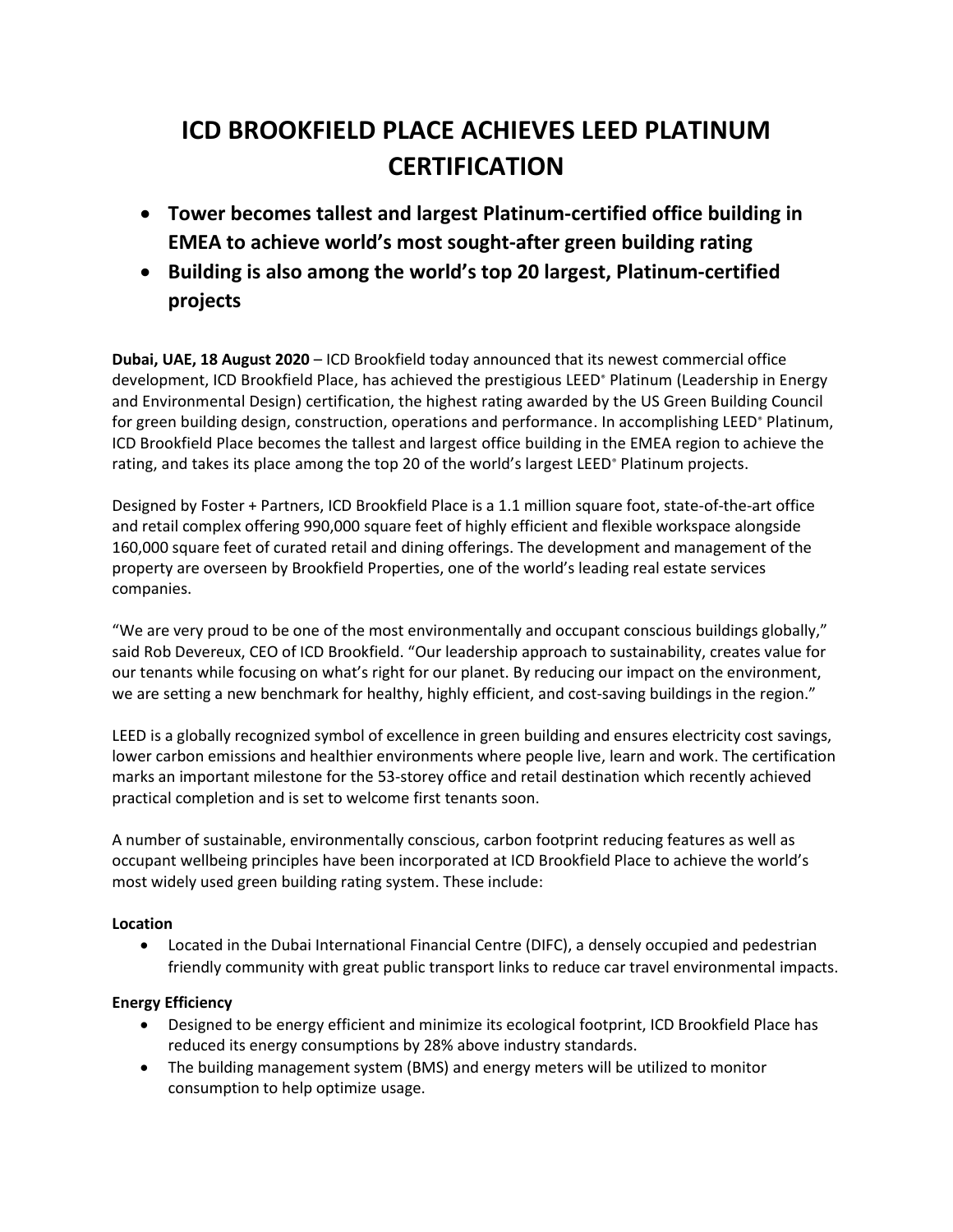## **Materials & Resources**

- During construction over 87% of waste was recycled to reduce waste to landfill.
- Over 30% of construction materials were from recycled sources (e.g. steel and concrete) to save natural resources and sourced locally to reduce environmental impacts from travel.
- There has also been a reduction in the sources of VOC (Volatile Organic Compounds) by conscious choices throughout the design and construction phase.

# **Air Quality**

- The building has increased fresh air by more than 30% above the ASHRAE (American Society of Heating, Refrigerating and Air-Conditioning Engineers) requirements and significantly above local standards, and uses UV light technology incorporated in the HVAC system to prevent the transmission of bacterial and viral infections.
- Smart building sensors have been installed throughout the tower to monitor air quality.
- The use of high-quality non-toxic paints, materials, and adhesives, as well as the green cleaning policy also contributes to a healthy indoor environment.

# **Daylight & Views:**

- The building has also implemented features that promote exposure to adequate levels of sunlight which is critical for the health and well-being of occupants contributing to both visual comfort and potential phycological and neurological gains.
- With access to daylight and quality views, the mood of occupants is enhanced which in turn leads to higher rates of productivity, focus and satisfaction levels.

## **Water**

- Water requirements for irrigation have been reduced by 60% due to the selection of low water demand plant species.
- The irrigation across the project utilizes recycled condensate water from the air conditioning system, therefore the building does not draw water from the municipal water supplies for the extensive 140,000 sq. ft of landscaping across the project.
- In addition, the bathrooms within ICD Brookfield Place use 48% less water than the industry baseline.

## **Community and Mind**

- Over four acres of amenity spaces have been incorporated into the project to encourage people to meet, share, and collaborate, including a 31-meter-high public realm featuring an awardwinning arts and events program.
- The building also includes a community hub space that will host a vibrant and exciting calendar of workshops and classes designed for those who want to further enrich their daily lives.
- The property possesses all the key themes of Brookfield Properties' successful placemaking ethos with its focus on wellness, culture, sustainability, and experience.

"It is an honour to have been appointed by ICD Brookfield to work on this incredible project that sets a new benchmark for commercial development in the EMEA region," said Saeed Al Abbar, Managing Director of AESG. "Helping ICD Brookfield Place successfully achieve the LEED Platinum certification emphasizes our commitment to supporting our clients worldwide to achieve high performance buildings that meet the highest levels of sustainability. ICD Brookfield Place sets a new benchmark for the region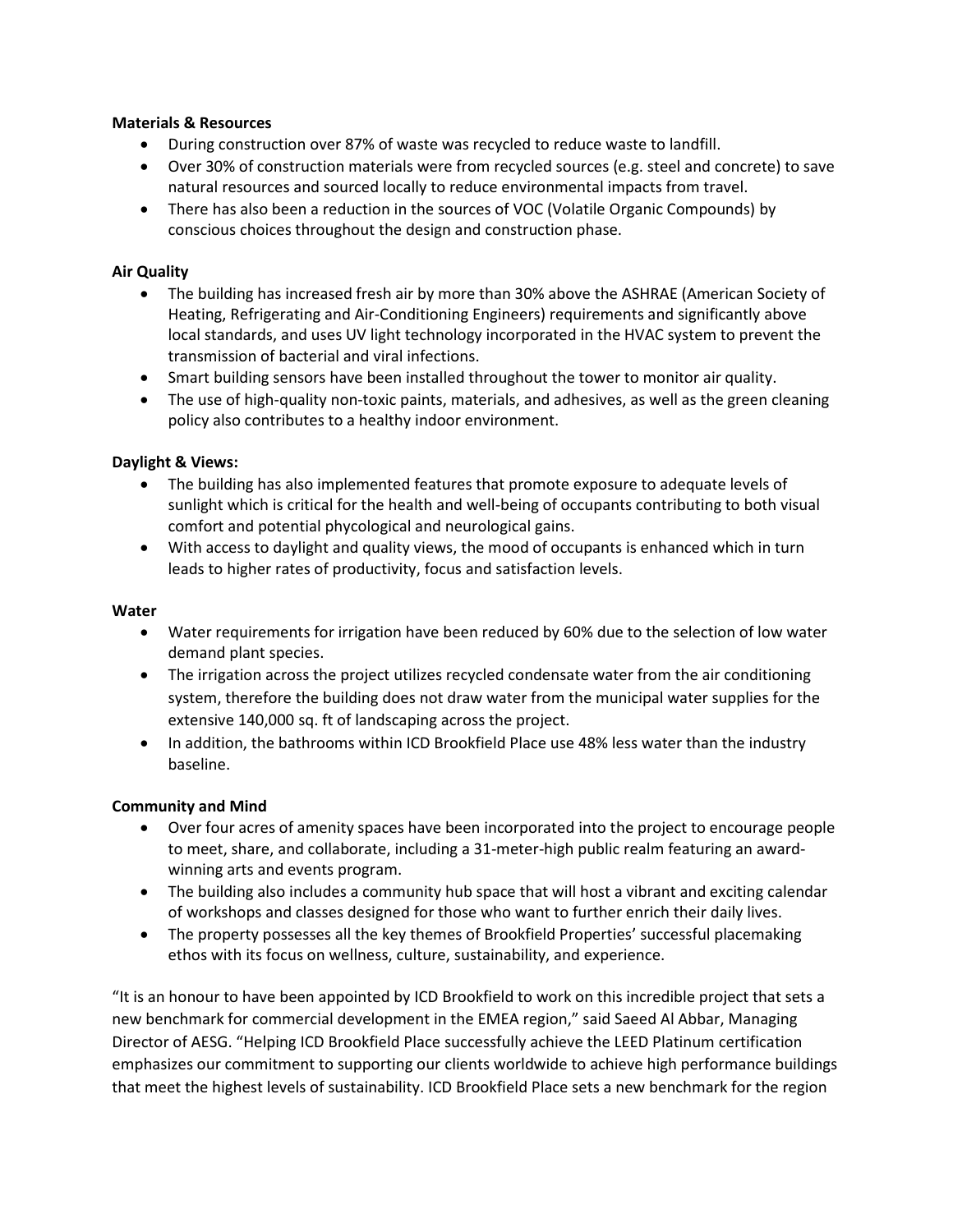and it is industrious leadership such as this will not only support the sustainable vision of the UAE, but also raise the bar for sustainable buildings globally."

For more information about ICD Brookfield Place, please visit: [www.icdbrookfieldplace.com](http://www.icdbrookfieldplace.com/)

**ENDS**

### **Photo Credits: BSBG**

### **About ICD Brookfield**

ICD Brookfield is a Joint Venture partnership between Investment Corporation of Dubai (ICD), the Principal investment arm of the Government of Dubai, and Brookfield Asset Management, a leading global alternative asset manager with approximately \$550 billion of assets under management across real estate, infrastructure, renewable power, private equity and credit.

### **About Investment Corporation of Dubai**

ICD was established in May 2006 under a mandate to consolidate and manage the Government of Dubai's portfolio of commercial companies and investments; and provide strategic oversight to the portfolio. ICD's portfolio includes Dubai's most recognized companies, from a cross-section of sectors including financial services, transportation, energy, hospitality, and others that the Government of Dubai has deemed to be strategic for the continued development of the Emirate. For more information on ICD please visit [www.icd.gov.ae](http://www.icd.gov.ae/)

### **About Brookfield Properties**

Brookfield Properties is a fully-integrated, global real estate services company, providing industryleading portfolio management and development capabilities across the real estate investment strategies of Brookfield Asset Management — a global alternative asset manager with approximately \$550 billion in AUM.

Brookfield Properties develops and manages premier real estate with a focus on maximizing the tenant experience in addition to the investment and operational performance of the asset. We also focus on integrating leading-edge real estate technologies which enables us to be at the forefront of innovation and sustainability – benefiting not only our tenants, residents and business partners, but also the communities in which we operate.

For more information about our approach to operating and developing best-in-class real estate, please visi[t brookfieldproperties.com.](http://brookfieldproperties.com/)

#### **About AESG**

AESG is a world leading Specialist Consultancy, Engineering and Advisory firm headquartered in London and Dubai, working throughout the Middle East, Europe and Asia. Our areas of expertise are represented in three core verticals: Building Engineering, Planning and Infrastructure and Strategy and Advisory.

We pride ourselves in being leaders in the industry in each of the services that we offer. We have one of the largest dedicated team with decades of cumulative experience in sustainable building design, fire